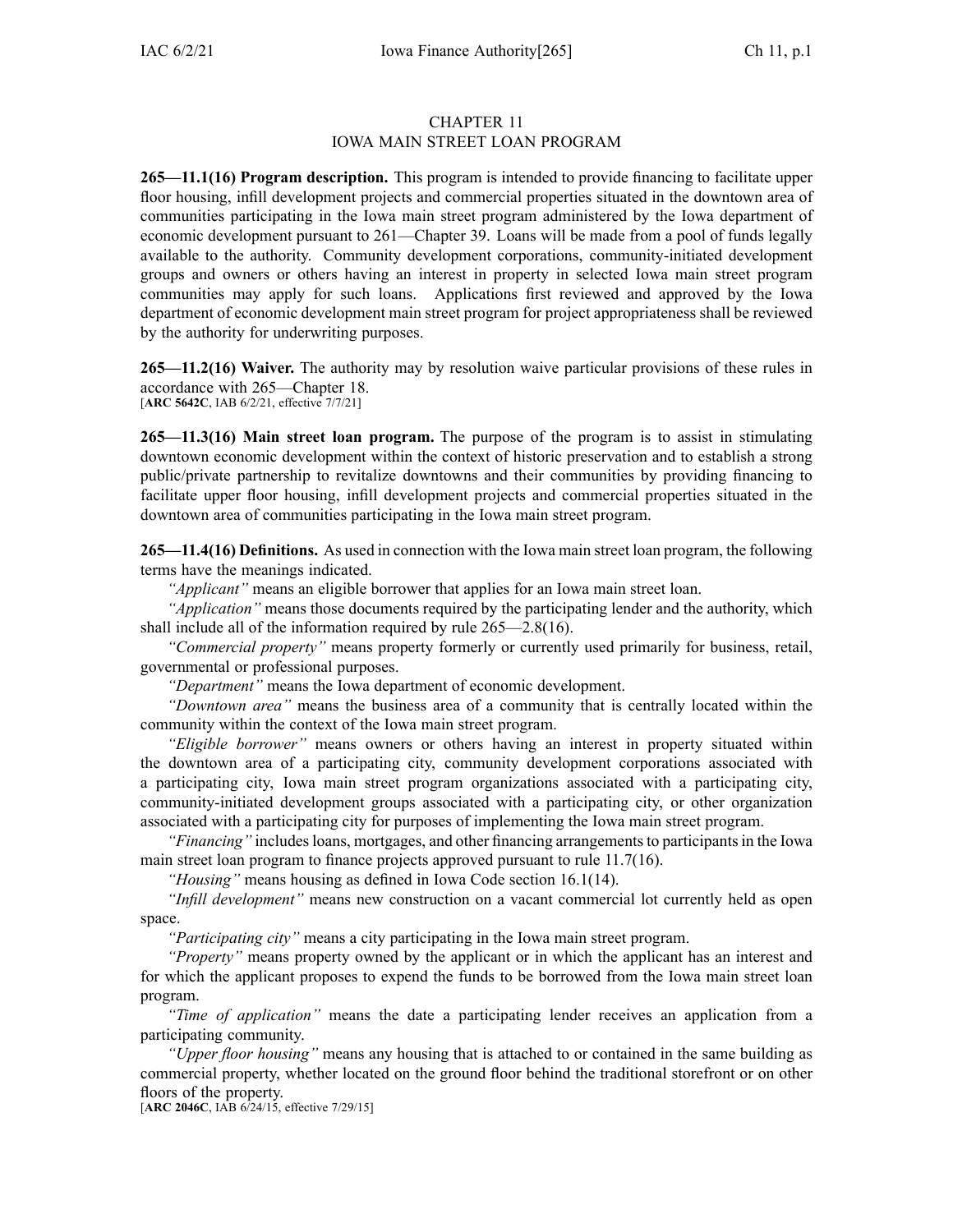**265—11.5(16) Application.** Eligible borrowers for Iowa main street loans shall apply to the department in accordance with the procedures outlined in [265—Chapter](https://www.legis.iowa.gov/docs/iac/chapter/265.2.pdf) 2.

**265—11.6(16) Public benefit.** Before approving an Iowa main street loan, the department and the authority must find that the proposed project will result in one or more of the following:

1. Rehabilitation of upper floor housing or commercial properties or new construction development on infill vacant lots located in the downtown area of <sup>a</sup> participating city;

2. Housing in downtown areas located in <sup>a</sup> participating city; or

3. Stimulation of downtown area economic development within the context of historic preservation of the downtown area in <sup>a</sup> participating city.

## **265—11.7(16) Loan criteria.**

**11.7(1)** *Evaluation by the department.* The department shall evaluate each application for an Iowa main street loan to ensure that the following criteria are met:

*a.* The property for which the applicant is applying for an Iowa main street loan is situated in the downtown area of <sup>a</sup> city participating in the Iowa main street program.

*b.* Strong local community suppor<sup>t</sup> is evidenced by local contributing effort including, but not limited to, contributions by the city or county, grants, tax abatement, local private contributions and investments, and establishment of community development corporations or community-initiated development groups.

*c.* The loan proceeds will be used in <sup>a</sup> manner that will enhance the property in <sup>a</sup> manner that will stimulate downtown economic development within the context of historic preservation.

*d.* The loan proceeds will be used in <sup>a</sup> manner that will enhance the property in <sup>a</sup> manner that will assist in establishing <sup>a</sup> strong public/private partnership to revitalize the downtown area of the community in which the property is situated.

**11.7(2)** *Evaluation by the authority.* Once approval for the loan is given by the department, the authority shall evaluate each application for an Iowa main street loan to ensure that the following criteria are met:

*a.* The applicant shall show evidence that it is able to manage the property in <sup>a</sup> manner to show economic feasibility. This shall include an overall business managemen<sup>t</sup> plan including, but not limited to, the following:

(1) A generalized projection of revenues and expenditures for the three-year period beginning the month of anticipated loan closing;

- (2) Capital formation plans, if any;
- (3) To the extent possible, identification and analysis of risk;
- (4) Plans for record keeping, personnel and financial management;
- (5) Plans for marketing the rental of the property;
- (6) Appraisal of the property provided by the applicant.
- *b.* The applicant shall contribute <sup>a</sup> minimum of 10 percen<sup>t</sup> of the overall project cost.

*c.* There is reasonable assurance that the loan will be repaid. The authority may require any collateral, security or mortgage documents or other filings or protection, including without limitation personal or corporate guarantees, or both, as are reasonably necessary to insure security.

*d.* The business's pas<sup>t</sup> earnings record and future prospects shall indicate an ability to repay the loan out of income from the property. The applicant shall provide financial statements and projections of future earnings prospects for the business as required by the authority and shall allow the authority reasonable access to its books and records.

**11.7(3)** *Amount of loans.* The principal amount of each loan shall not be less than \$50,000 and shall not exceed \$250,000.

**11.7(4)** *Term of loan.* Loans shall be amortized over not more than 30 years; the actual term of the loan shall be determined by the authority depending on the economic feasibility of the project.

**11.7(5)** *Interest rate.* Interest shall be charged on the loan at <sup>a</sup> rate related to the community investment program as determined and announced by the authority from time to time.